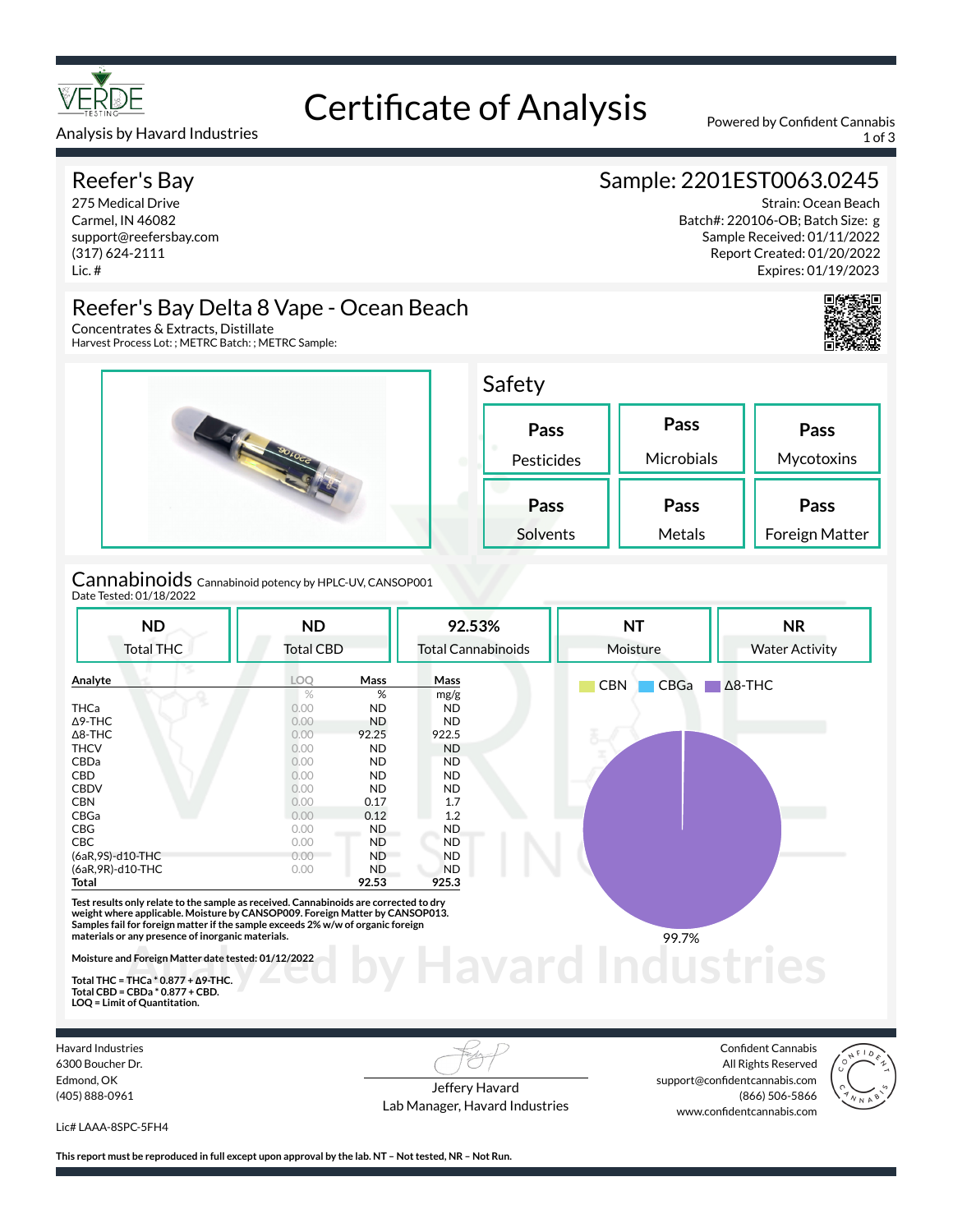

#### Analysis by Havard Industries 2 of 3

### Reefer's Bay

275 Medical Drive Carmel, IN 46082 support@reefersbay.com (317) 624-2111 Lic. #

# Certificate of Analysis Powered by Confident Cannabis

# Sample: 2201EST0063.0245

Strain: Ocean Beach Batch#: 220106-OB; Batch Size: g Sample Received: 01/11/2022 Report Created: 01/20/2022 Expires: 01/19/2023



### Reefer's Bay Delta 8 Vape - Ocean Beach

Concentrates & Extracts, Distillate Harvest Process Lot: ; METRC Batch: ; METRC Sample:

#### Terpenes <sub>Cannabinoid Terpenes by GC-FID, CANSOP005</sub>

Date Tested: 01/19/2022 01/17/2022

| Analyte             | LOQ  | Mass      | Mass      |                       |
|---------------------|------|-----------|-----------|-----------------------|
|                     | $\%$ | %         | mg/g      | 1.95%                 |
| β-Caryophyllene     | 0.00 | 0.59      | 5.9       | <b>Total Terpenes</b> |
| δ-Limonene          | 0.00 | 0.43      | 4.3       |                       |
| $\beta$ -Pinene     | 0.00 | 0.22      | 2.2       |                       |
| Linalool            | 0.00 | 0.21      | 2.1       |                       |
| cis-Nerolidol       | 0.00 | 0.17      | 1.7       |                       |
| $\beta$ -Myrcene    | 0.00 | 0.09      | 0.9       | Cinnamon              |
| $\alpha$ -Humulene  | 0.00 | 0.09      | 0.9       |                       |
| α-Bisabolol         | 0.00 | 0.06      | 0.6       |                       |
| $\alpha$ -Pinene    | 0.00 | 0.03      | 0.3       |                       |
| Terpinolene         | 0.00 | 0.02      | 0.2       |                       |
| Caryophyllene Oxide | 0.00 | 0.02      | 0.2       | Orange                |
| Camphene            | 0.00 | 0.01      | 0.1       |                       |
| trans-Nerolidol     | 0.00 | 0.01      | 0.1       |                       |
| 3-Carene            | 0.00 | 0.01      | 0.1       |                       |
| Isopulegol          | 0.00 | 0.01      | 0.1       |                       |
| Geraniol            | 0.00 | 0.00      | 0.0       |                       |
| y-Terpinene         | 0.00 | 0.00      | 0.0       | Pine                  |
| Guaiol              | 0.00 | 0.00      | 0.0       |                       |
| $\alpha$ -Terpinene | 0.00 | 0.00      | 0.0       |                       |
| Eucalyptol          | 0.00 | <b>ND</b> | <b>ND</b> |                       |
| Ocimene             | 0.00 | <b>ND</b> | ND.       |                       |
| p-Cymene            | 0.00 | <b>ND</b> | <b>ND</b> | Lavender              |
| Total               |      | 1.95      | 19.5      |                       |

# **Analyzed by Havard Indust** Flowers

**Test results only relate to the sample as received. Terpenes are corrected to dry weight where applicable. ND = Not Detected, NT = Not tested**

Havard Industries 6300 Boucher Dr. Edmond, OK (405) 888-0961

Jeffery Havard Lab Manager, Havard Industries

Confident Cannabis All Rights Reserved support@confidentcannabis.com (866) 506-5866 www.confidentcannabis.com



Lic# LAAA-8SPC-5FH4

**This report must be reproduced in full except upon approval by the lab. NT – Not tested, NR – Not Run.**

Primary Aromas